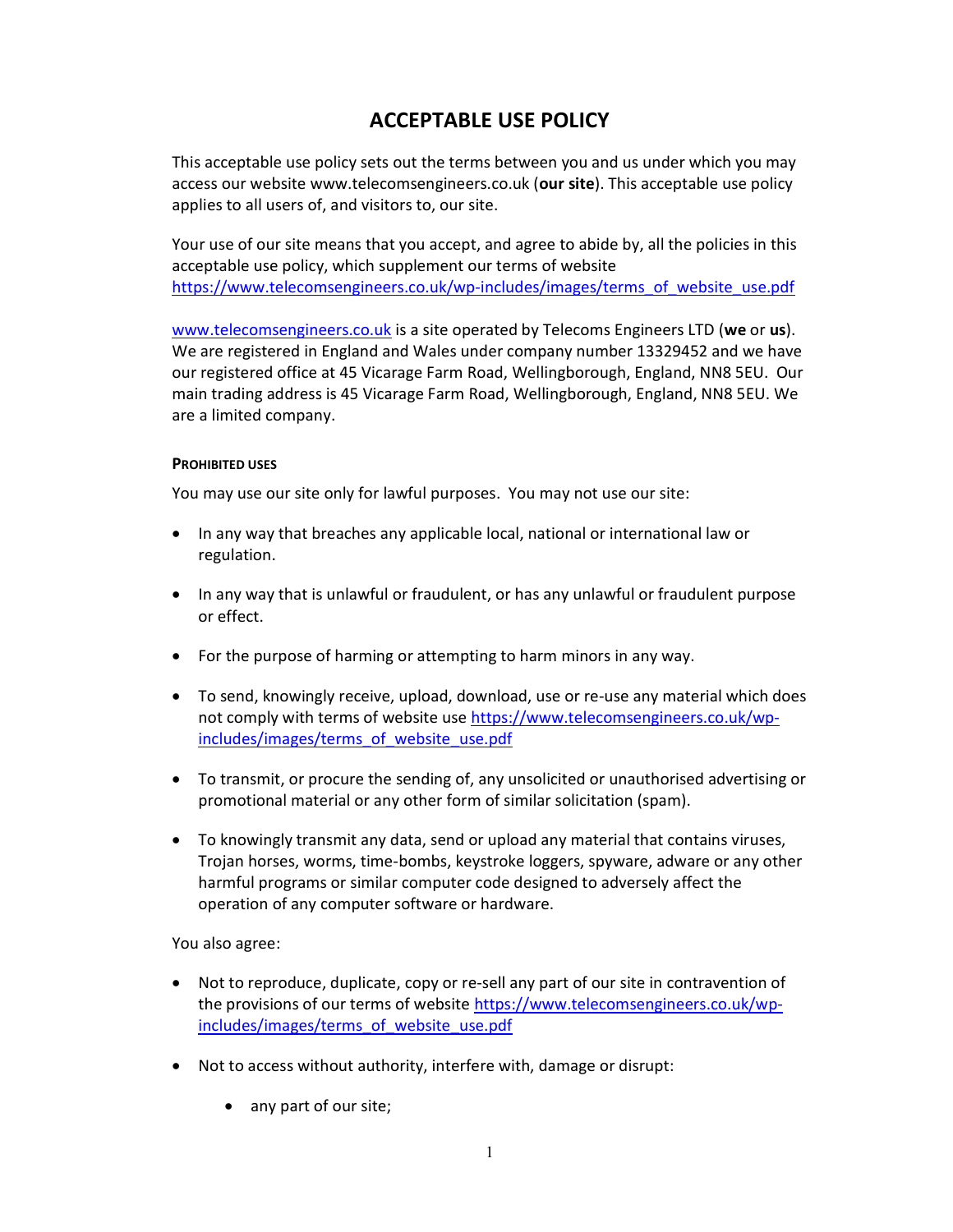- any equipment or network on which our site is stored;
- any software used in the provision of our site; or
- any equipment or network or software owned or used by any third party.

### INTERACTIVE SERVICES

We may from time to time provide interactive services on our site, including, without limitation:

• Reviews

Where we do provide any interactive service, we will provide clear information to you about the kind of service offered, if it is moderated and what form of moderation is used (including whether it is human or technical).

We will do our best to assess any possible risks for users (and in particular, for children) from third parties when they use any interactive service provided on our site, and we will decide in each case whether it is appropriate to use moderation of the relevant service (including what kind of moderation to use) in the light of those risks. However, we are under no obligation to oversee, monitor or moderate any interactive service we provide on our site, and we expressly exclude our liability for any loss or damage arising from the use of any interactive service by a user in contravention of our content standards, whether the service is moderated or not.

The use of any of our interactive services by a minor is subject to the consent of their parent or guardian. We advise parents who permit their children to use an interactive service that it is important that they communicate with their children about their safety online, as moderation is not foolproof. Minors who are using any interactive service should be made aware of the potential risks to them.

Where we do moderate an interactive service, we will normally provide you with a means of contacting the moderator, should a concern or difficulty arise.

# CONTENT STANDARDS

These content standards apply to any and all material which you contribute to our site (contributions), and to any interactive services associated with it.

You must comply with the spirit and the letter of the following standards. The standards apply to each part of any contribution as well as to its whole.

# Contributions must:

- Be accurate (where they state facts).
- Be genuinely held (where they state opinions).
- Comply with applicable law in the UK and in any country from which they are posted.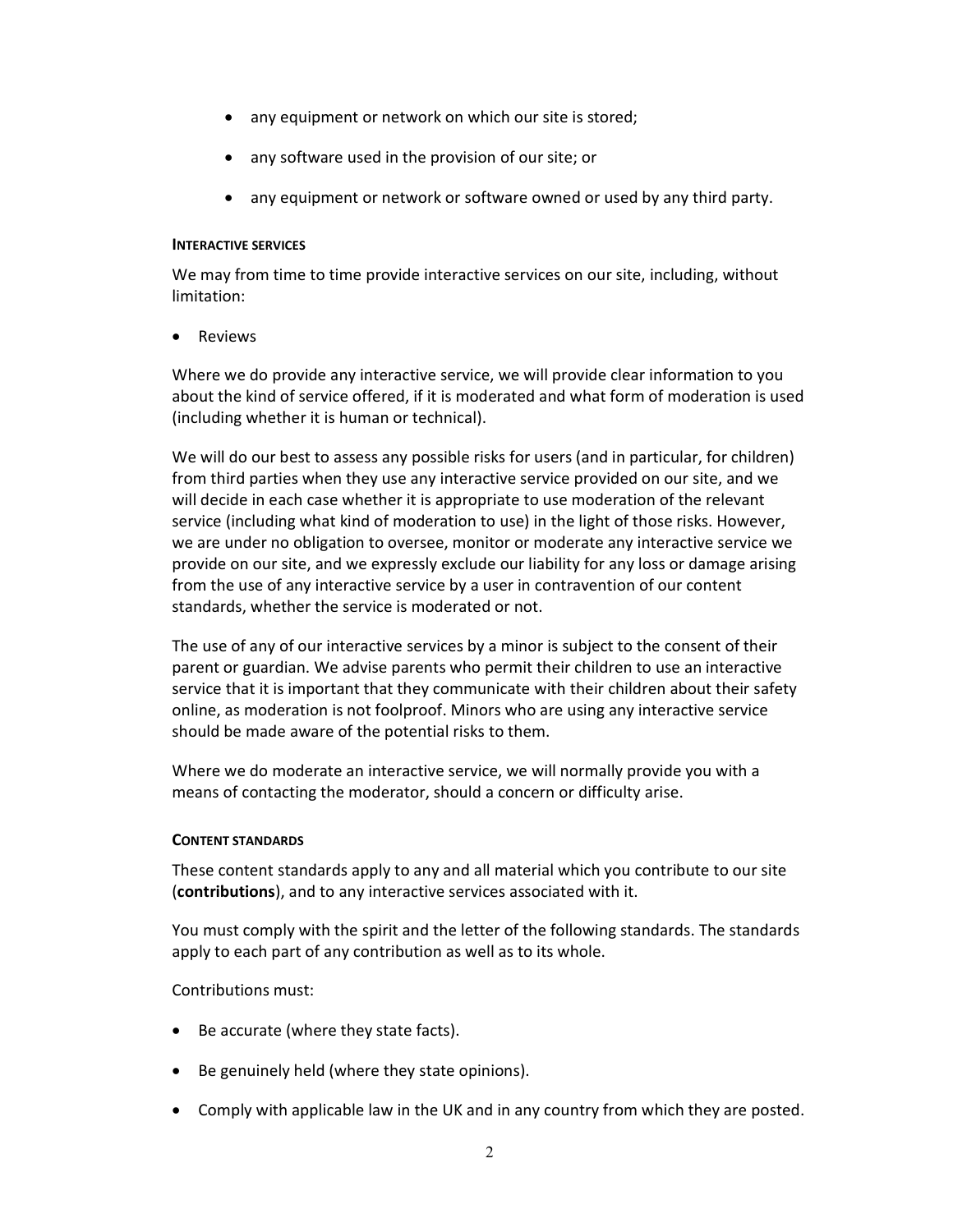Contributions must not:

- Contain any material which is defamatory of any person.
- Contain any material which is obscene, offensive, hateful or inflammatory.
- Promote sexually explicit material.
- Promote violence.
- Promote discrimination based on race, sex, religion, nationality, disability, sexual orientation or age.
- Infringe any copyright, database right or trade mark of any other person.
- Be likely to deceive any person.
- Be made in breach of any legal duty owed to a third party, such as a contractual duty or a duty of confidence.
- Promote any illegal activity.
- Be threatening, abuse or invade another's privacy, or cause annoyance, inconvenience or needless anxiety.
- Be likely to harass, upset, embarrass, alarm or annoy any other person.
- Be used to impersonate any person, or to misrepresent your identity or affiliation with any person.
- Give the impression that they emanate from us, if this is not the case.
- Advocate, promote or assist any unlawful act such as (by way of example only) copyright infringement or computer misuse.

# SUSPENSION AND TERMINATION

We will determine, in our discretion, whether there has been a breach of this acceptable use policy through your use of our site. When a breach of this policy has occurred, we may take such action as we deem appropriate.

Failure to comply with this acceptable use policy constitutes a material breach of the terms of use https://www.telecomsengineers.co.uk/wpincludes/images/terms\_of\_website\_use.pdf upon which you are permitted to use our site, and may result in our taking all or any of the following actions:

- Immediate, temporary or permanent withdrawal of your right to use our site.
- Immediate, temporary or permanent removal of any posting or material uploaded by you to our site.